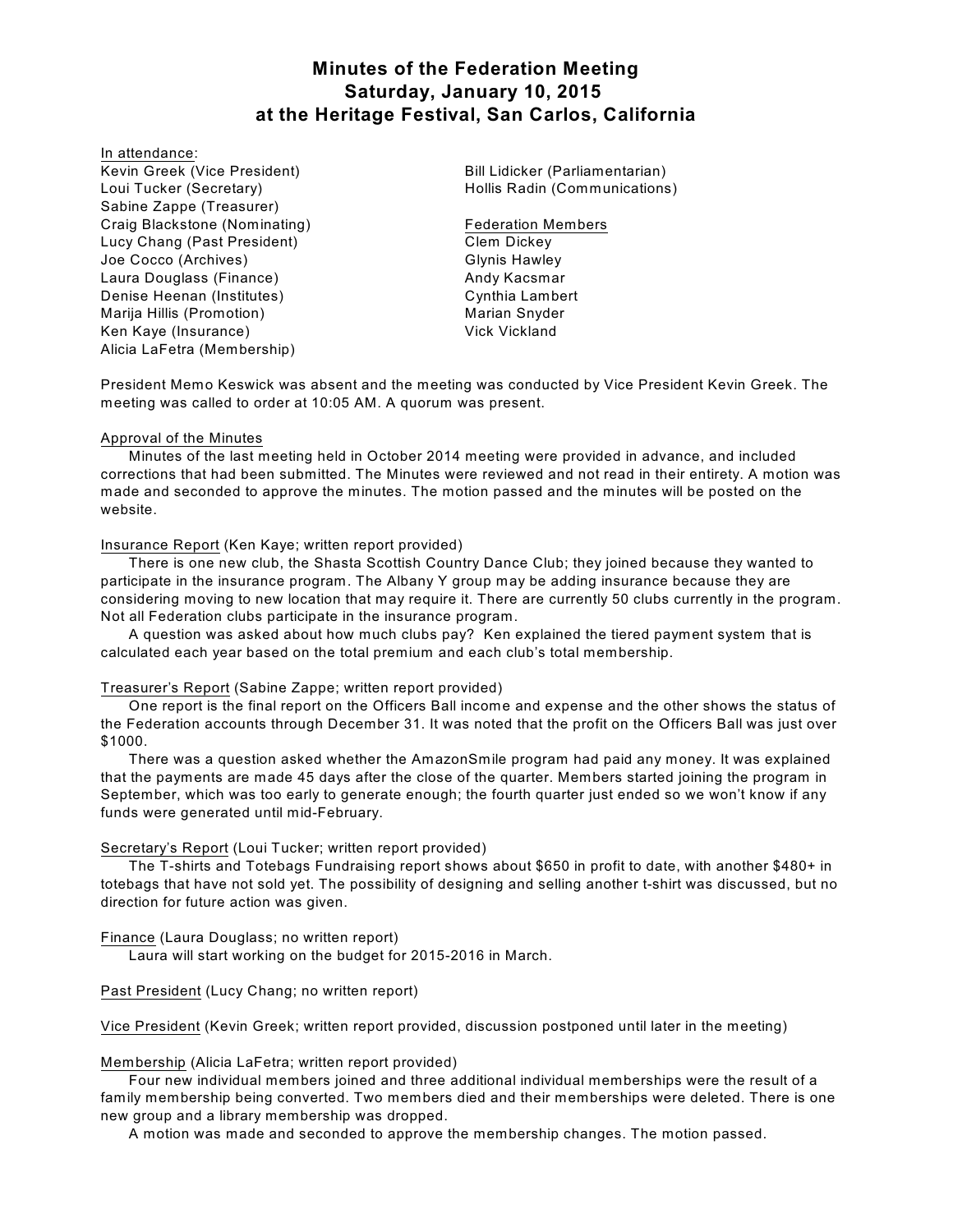## Publications/Communications Committee (Hollis Radin; no written report)

#### Institutes Committee (Denise Heenan; written report provided)

The Arabagis will be teaching today. They have prepared six dances, three couple dances (one of which is a mixer) and three non-partner dances.

## Promotions (Marija Hillis; no written report)

There is currently just over \$46,000 in the Promotion Fund, but there have been no applications.

It was suggested that interest in applying for promotion funds could be generated if a more prominent article appeared in *Let's Dance!* magazine highlighting the various ways that promotion funds have been used in the past. A brief discussion was held to list the known instances.

- Berkeley Folk Dancers used funds for outreach into the Chinese community;
- Kolo Festival used funds to pay for Yves Moreau when it was in the red. The funds were repaid after the very successfull Kolo Festival was held;
- Changs used funds for outreach to local high schools;
- Sacramento Council used funds for newspaper ads for their beginners festival and possibly one other time.

Loui will provide Marija with a list that she can then research and write an article.

There was an additional discussion about the \$3,500 approved by the Board in April of 2011 for a newspaper campaign. Promotion Funds were not going to be used for this, but this campaign was never finalized, and perhaps someone needs to look into what happened.

## Vice President (Kevin Greek; written report provided)

Kevin felt this was a good place to present his proposal for involvement in Bay Area Dance W eek April 24-May 3, 2015, and he provided an informational flyer. Bay Area Dance W eek prints 40,000 brochures that will be distributed throughout the Bay Area. Last year over 400 events were listed and over 22,000 people participated.

Because Kevin is currently a member of The Dancers Group, the cost of registering an event for the Bay Area Dance Week brochure is \$66 (instead of the \$86 for non-members), and additional events by the same group are \$12 each. This means that each individual Federation club/class does not have to pay \$86 as in the past, but Kevin would enroll the Federation and individual club/class events could be added for \$12. It is Kevin's proposal that the Promotion Fund be used to pay these expenses.

All events placed in the Bay Area Dance W eek brochure must be free. There was a discussion about strategies that could be used by a group that must charge in order to pay rent, or the club's fees are collected by the third party that owns the facility.

It was noted that to get a listing in the brochure, we must provide the information to the Dance Group **by** February 12. After that deadline, any listing will only be on the website.

Laura Douglass moved that the Federation sponsor the participation in Bay Area Dance W eek for any club that wishes to hold a free event. Craig Blackstone seconded the motion.

There was additional discussion about the Federation joining The Dance Group instead of using Kevin as a front man. Kevin will investigate having the Federation join, but in the meantime will pay the \$66 to begin the process**.** Loui was directed to prepare a written explanation of Bay Area Dance W eek and the Federation's proposed involvement and send it out on MailChimp in the next 10 days.

The motion passed.

Craig made a motion that the Federation seek funding for this project from the Promotion Fund, with the understanding that, should the Promotion Committee decline to request, the Federation would fund this project from the general funds. Bill Lidicker seconded the motion. The motion passed unanimously.

Marija Hillis will contact the Promotion Committee members to seek approval of the use of Promotion Funds for this project.

Research (Cricket Raybern absent; no written report)

Scholarship (Connie Palmer Hull absent; no written report)

# Archives (Joe Croco; written report provided)

Following his report on the cleaning out of the Archives storage locker, Joe was congratulated on selling the donated sewing machine. Lucy Chang and others requested that, in the future, the committee not dispose of books. Books should be offered for free to dancers at Federation events. If, after a reasonable period of time they are not taken, they can also be offered for sale on ebay.